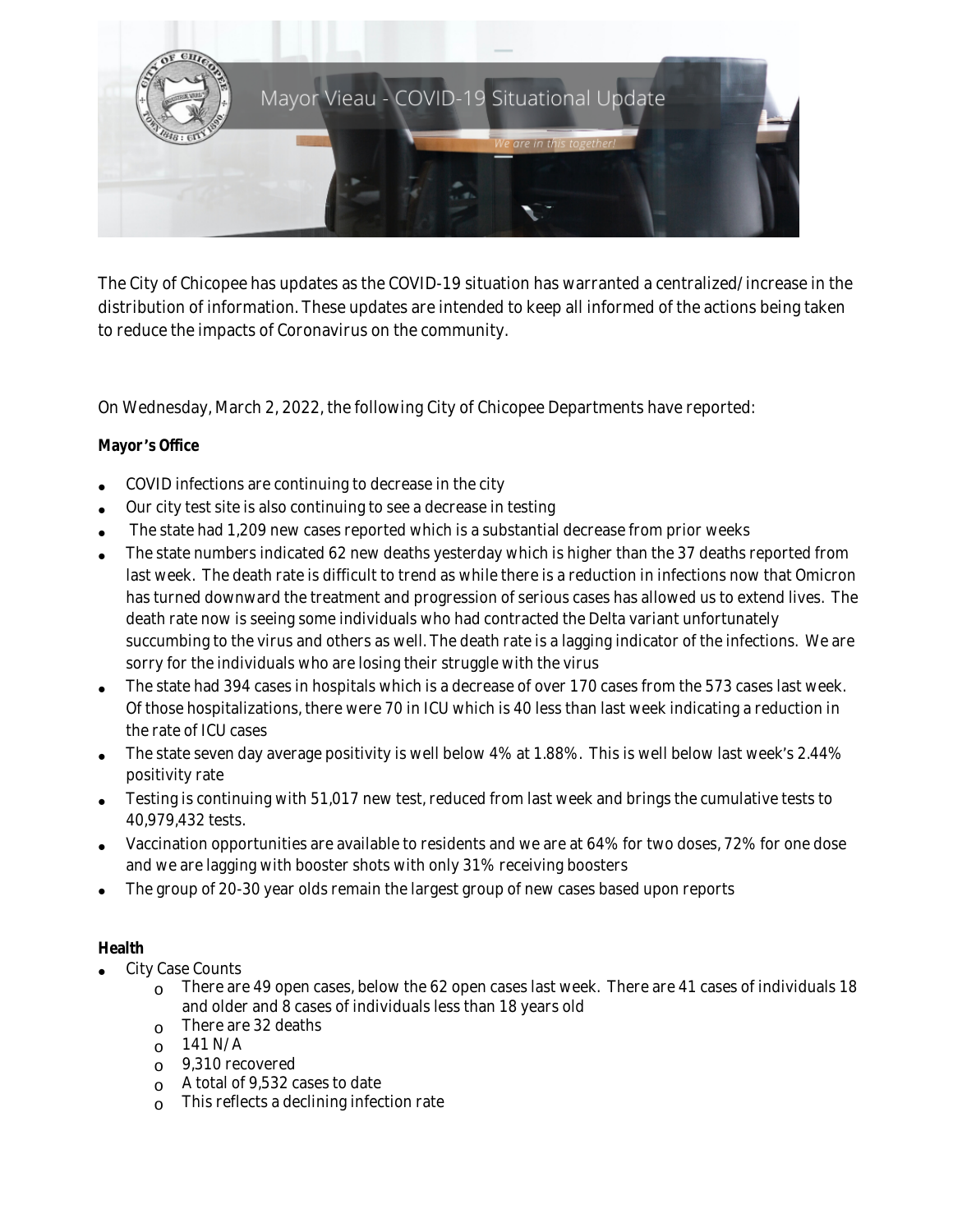#### **Police Department**

- We have no officers out with COVID
- We are working the test site which continues to slow and recommend discontinuing the test site

### **Fire Department**

- Also have no staff or firefighters out on COVID leave
- The numbers at the test center are decreasing and agree with closing the site

#### **Emergency Management**

- Status quo on staffing
- They agree with closing the testing center

### **Safety**

- Status quo on staffing
- There were 17 tests administered last Wednesday which is a decrease from the prior week. No one tested was positive
- There were 15 tests on Monday with no one positive
- There is testing at Holyoke Community College, Eastfield Mall, and local pharmacies and feel the municipal testing center should be closed

### **DPW**

- We have all employees reporting for work
- All services are continuing

# **COA**

- Status Quo with everyone working
- The next vaccine clinic at the COA is scheduled for March 8<sup>th</sup>
- Looking at reopening the indoor lunch program. We have over 95% of our seniors with one dose and 88% with two doses of the vaccine. We will have hand sanitizer and mask available. There are some details we must address before opening

# **Human Resources**

- All services being provided
- There are currently no individuals on COVID leaves
- No new leaves were requested this week

# **Library**

All staff members are reporting to work with on one out with COVID